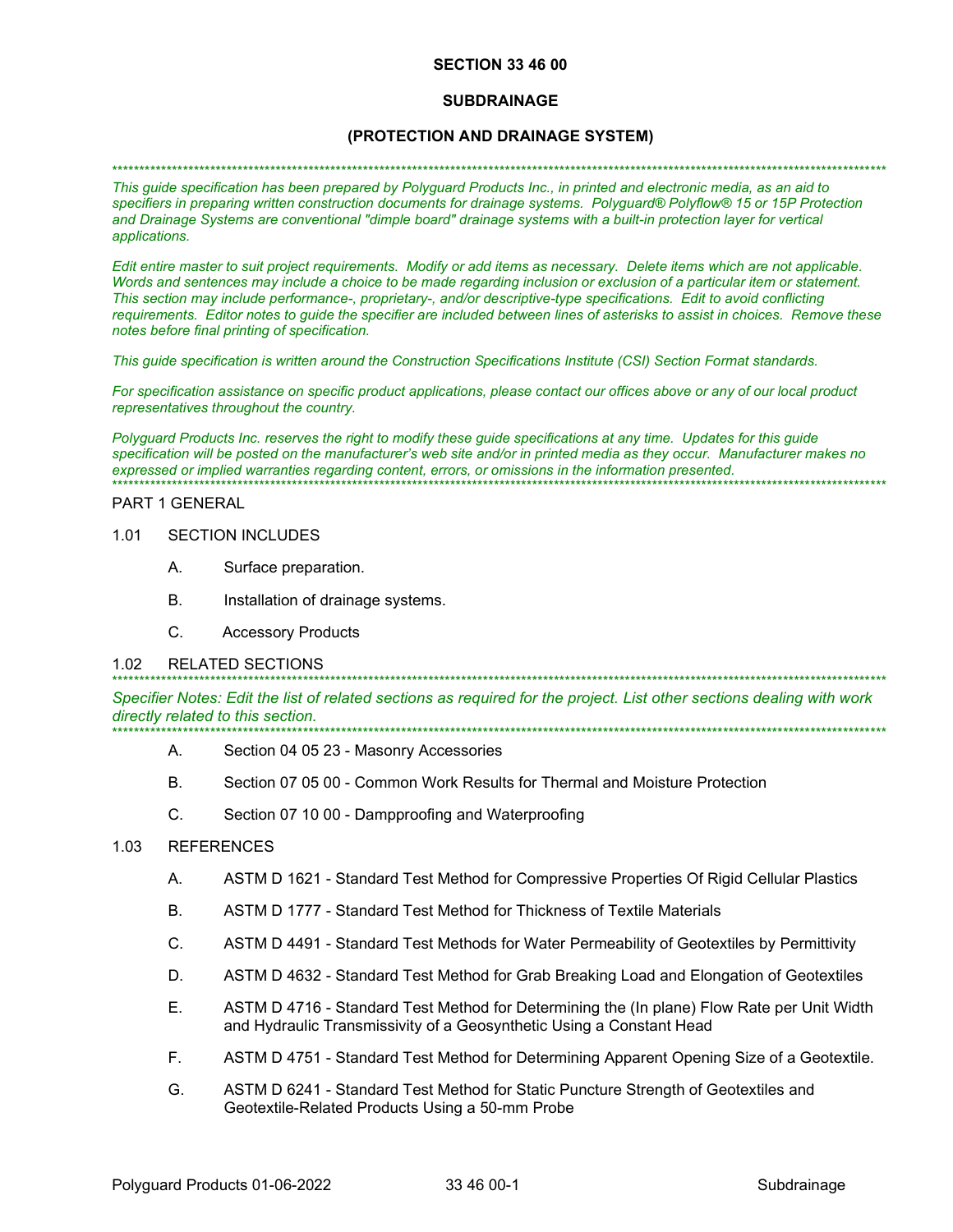### 1.04 SUBMITTALS

- A. Product Data: Submit manufacturer's product data, installation instructions, use limitations and recommendations. If necessary, include certification of data indicating VOC (Volatile Organic Compound) content of all components of waterproofing system.
- B. Sustainable Design Submittals:
	- 1. Submit invoices and documentation from manufacturer of the amounts of materials and content for products specified.

## 1.05 QUALITY ASSURANCE

- A. Manufacturer Qualifications: Protection and Drainage System must be manufactured by a company with a minimum of ten (10) years of experience in the production and sales of drainage system membrane.
- B. Applicator Qualifications: A firm having at least three (3) years of experience in applying these types of specified materials.
- C. Materials: For each type of material required to complete the work of this section, provide primary materials which are the products of a single manufacturer.
- 1.06 DELIVERY, STORAGE, AND HANDLING
	- A. Deliver materials to site in manufacturer's original, unopened containers and packaging, with labels clearly identifying product name and manufacturer.
	- B. Store materials in a clean, dry area in accordance with manufacturer's instructions.
	- C. Store drainage board rolls on pallets.
	- D. Do not store at temperatures above  $90^{\circ}F(32^{\circ}C)$  for extended periods.
	- E. Completely cover when stored outside.
	- F. Protect materials during handling and application to prevent damage or contamination.

### 1.07 PROJECT CONDITIONS

- A. Work should be performed only when existing and forecasted weather conditions are within the limits established.
- B. Proceed with installation only when substrate construction and preparation work is complete. Ensure that subsoil is approved by architect or geotechnical firm.
- C. Maintain work area in a neat and workmanlike condition.

## 1.08 WARRANTY

A. Product will be replaced, at no charge, if proved to be defective within twelve (12) months of purchase, provided it has been applied in accordance with manufacturer written directions for uses recommended as suitable for this product. Proof of purchase must be provided. A five (5) year material or system warranty may be available upon request. Contact Polyguard Products, Inc. for further details.

## PART 2 PRODUCTS

### 2.01 MANUFACTURER

A. Polyguard Products Inc. P.O. Box 755 Ennis, TX 75120-0755; Phone: 214-515-5000, Email: [info@polyguard.com](mailto:info@polyguard.com)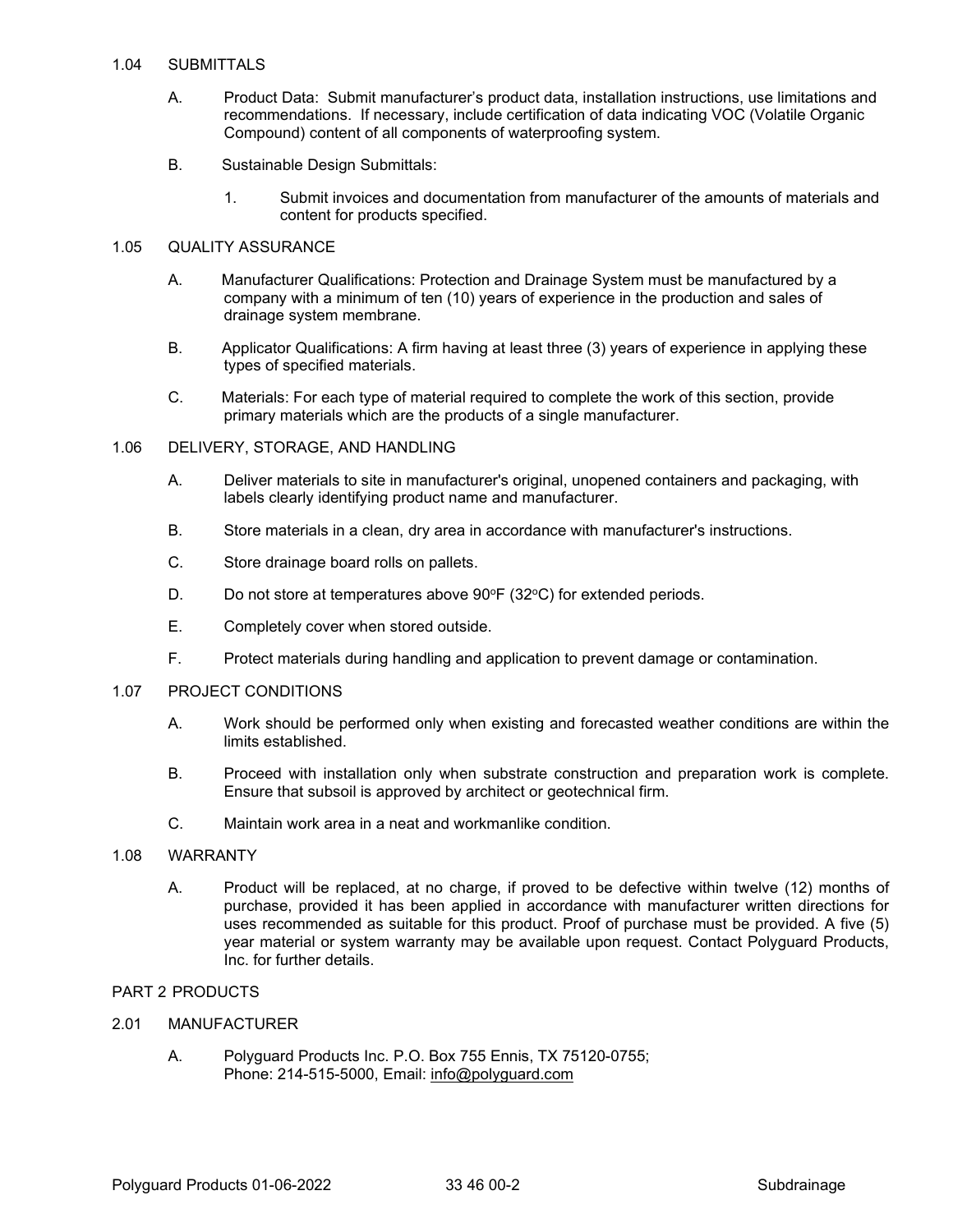Specifier Notes: Drainage mat various types are available based on type of application, soil pressures and flow specifications. Select performance requirements from the chart below. Consult with manufacturer for assistance.

- A. Polyguard® Polyflow® Drainage and Protection System is a conventional "dimple board" drainage system with a built-in protection layer for both vertical and horizontal applications.
	- Polyguard® Polyflow® 15 or 15P Drainage Mats: Vertical use. Two-part and three-part,  $1.$ prefabricated, geocomposite drains consisting of a formed polymeric core covered on one side with polymeric filter fabric. The three-part includes a built-in Polymeric film protection layer.

| <b>PROPERTY</b>              | <b>TEST METHOD</b> | <b>TYPICAL VALUE</b>      |                                                    |
|------------------------------|--------------------|---------------------------|----------------------------------------------------|
| <b>DRAIN PROPERTIES</b>      |                    |                           | POLYFLOW <sup>®</sup> 15 POLYFLOW <sup>®</sup> 15P |
| <b>FLOW CAPACITY</b>         | D4716              | 21 g/min/ft               | 21 g/min/ft                                        |
| <b>ROLL LENGTH</b>           |                    | 50 ft.                    | 50 ft.                                             |
| <b>ROLL WIDTH</b>            |                    | 4 ft.                     | 4 ft.                                              |
| <b>ROLL WEIGHT</b>           |                    | 39 lbs.                   | 40.5 lbs.                                          |
| <b>CORE PROPERTIES</b>       |                    |                           |                                                    |
| <b>MATERIAL</b>              |                    | Polymeric                 | Polymeric                                          |
| <b>THICKNESS</b>             | D 1777             | $0.40$ inch               | $0.40$ inch                                        |
| <b>COMPRESSIVE STRENGTH</b>  | D 1621 Modified    | 15,000 lbs/ft $2$         | 15,000 lbs/ft $2$                                  |
| POLYMERIC FILM LAYER         |                    | No.                       | Yes                                                |
| <b>FABRIC PROPERTIES</b>     |                    |                           |                                                    |
| <b>MATERIAL</b>              |                    | Polymeric                 | Polymeric                                          |
| <b>GRAB TENSILE STRENGTH</b> | D4632              | 100 lbs.                  | 100 lbs.                                           |
| <b>CBR PUNCTURE STRENGTH</b> | D 6241             | 250 lbs.                  | 250 lbs.                                           |
| EOS (AOS)                    | D4751              | 70 US Sieve               | 70 US Sieve                                        |
| FLOW RATE, GPM/FT            | D4491              | 140 g/min/ft <sup>2</sup> | 140 g/min/ft <sup>2</sup>                          |

# **DUVOICAL DOODEDTIES**

#### 2.03 **SYSTEM ACCESSORIES**

- А. Surface Primer Roller Grade Adhesive:
	- $1.$ Polyguard® 650 LT Liquid Adhesive: A rubber-based, tacky adhesive which is specifically formulated to provide excellent adhesion.
	- $2.$ Polyquard® California Sealant: A rubber-based sealant which is specifically formulated to provide excellent adhesion. The VOC (Volatile Organic Compound) content meets the South Coast Air Quality Management District regulations established under the February 1, 1991 version of Rule 1168 (3) (2) Adhesion and Sealant Applications. California Sealant is classified as an Architectural Sealant Primer Porous, with VOC of 527 g/L. Current SCAQMD regulations for this type sealant primer are 775 g/L.

#### $2.04$ **SYSTEM UPGRADE**

- Drainage Composite: Α.
	- $1<sub>1</sub>$ Polyguard® Totalflow™: Totalflow is a combination of our Polyguard Polyflow® Drainage and Protection System with our unique Totalflow™ product. In the Totalflow™ system, the Polyflow® sheet drain performs its normal function of water collection, while the Totalflow™ section provides both water collection and a high-profile section allowing for high-capacity water flow to designated drainage exits.
		- **Universal Fittings:** a.
			- i. Totalflow™ Tee Outlet: A formed polymeric connection fitting to aid the collected water into a pipe drainage system.
			- ii. Totalflow™ End Outlet: A formed polymeric connection fitting to aid the collected water into a pipe drainage system.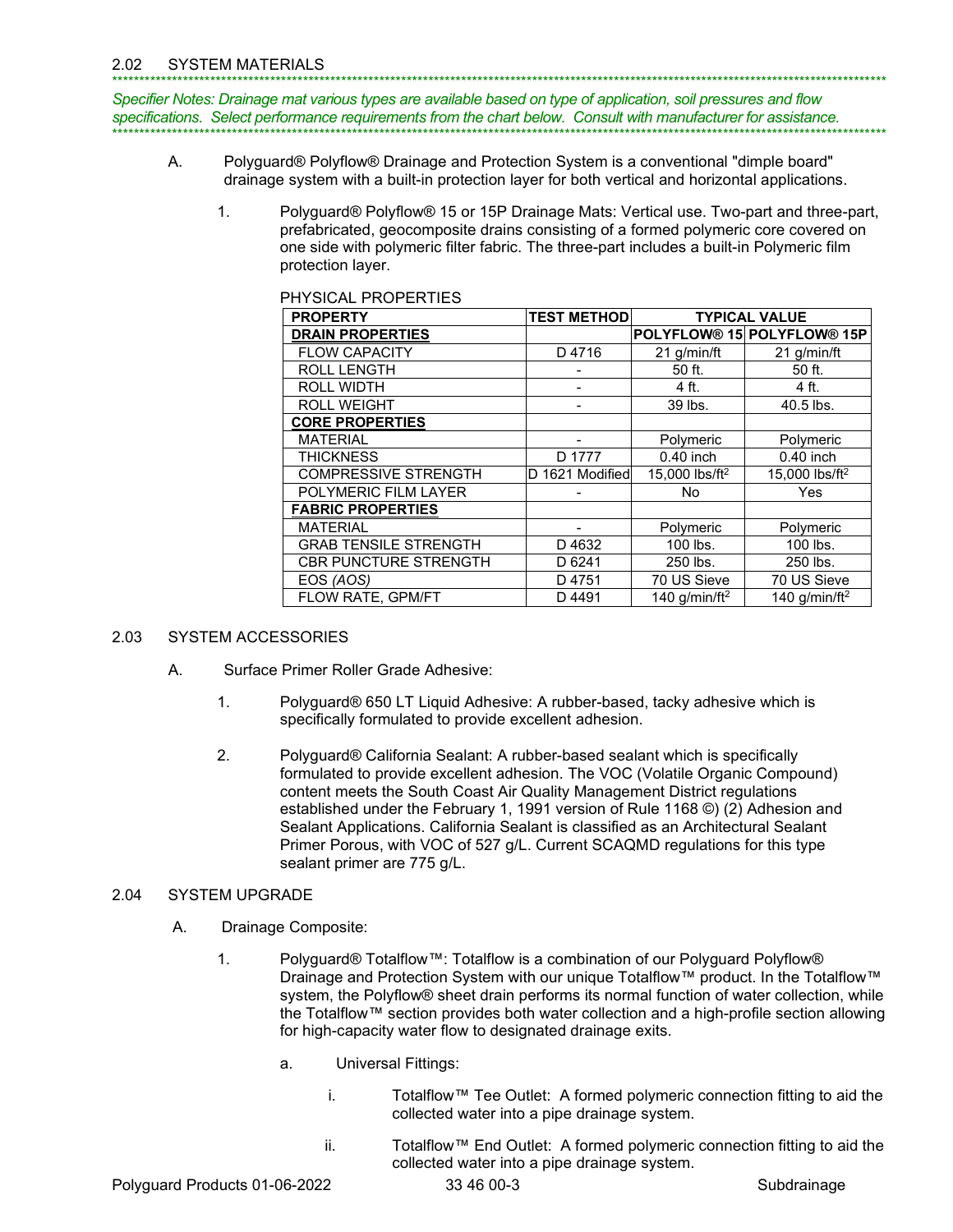## 3.01 EXAMINATION

 A. Examine surfaces to receive drainage board. Notify General Contractor if surfaces are not acceptable. Do not begin surface preparation or installation until unacceptable conditions have been corrected.

#### 3.02 SURFACE PREPARATION

- A. Protect adjacent surfaces not designated to receive drainage system.
- B. Clean and prepare surfaces to receive drainage board in accordance with manufacturer's instructions.
- C. Place Polyflow drainage board over earth retention systems (ERS), waterproofing membranes, or natural rock. Do not apply drainage board to surfaces unacceptable to manufacturer.

#### 3.03 APPLICATION

- A. Vertical Surfaces:
	- 1. Measuring:
		- a. If using Totalflow™, measure perimeter of wall and place a two-foot high section of Totalflow™ around the perimeter. Measure wall height from top of Totalflow™, unroll the Polyflow® Drainage Mat, and cut to length.
		- b. If using perforated pipe, measure wall height or lift, adding sufficient material for overlapping pipe detail. Unroll Polyflow® Drainage Mat and cut to length.
		- c. Peel back fabric from drainage core and remove 4"of core. Drain core should remain 6"-12" below backfill.
		- d. If using drain tile, measure wall height, adding sufficient material so that there is enough fabric, when fabric is peeled back from drainage core, to wrap around the drainage tile.

### 2. Installing:

- a. Over post-applied fluid or sheet waterproofing, place the drainage so the fabric side will interface with the backfill material.
- b. Over earth retention systems (ERS) or natural rock, place the drainage so the fabric will interface with the ERS or natural rock.
- c. Hold the drainage in position over earth retention systems (ERS) or natural rock with minimum 1" diameter capped fasteners, suited to the substrate. Space fasteners so the drainage will remain in place during the covering activity of concrete placement or sheet waterproofing and concrete placement.
- d. Hold the drainage in place over post-applied sheet or fluid waterproofing with either 650 LT Liquid Adhesive, California Sealant, or a low-rise spray adhesive that is compatible with the waterproofing membrane. Apply enough adhesive/ sealant/glue material to secure the drainage during backfilling activity.
- e. At the top termination, glue fabric to wall or, if using a furring strip or termination bar, tuck fabric under core. Furring strip / termination bar can be removed after backfill is completed.
- f. Glue or tape adjacent panels at the vertical joints, making sure the fabric overlaps to prevent soil intrusion during backfill.
- g. Tape relief cuts made during shaping of an outside corner with duct tape.